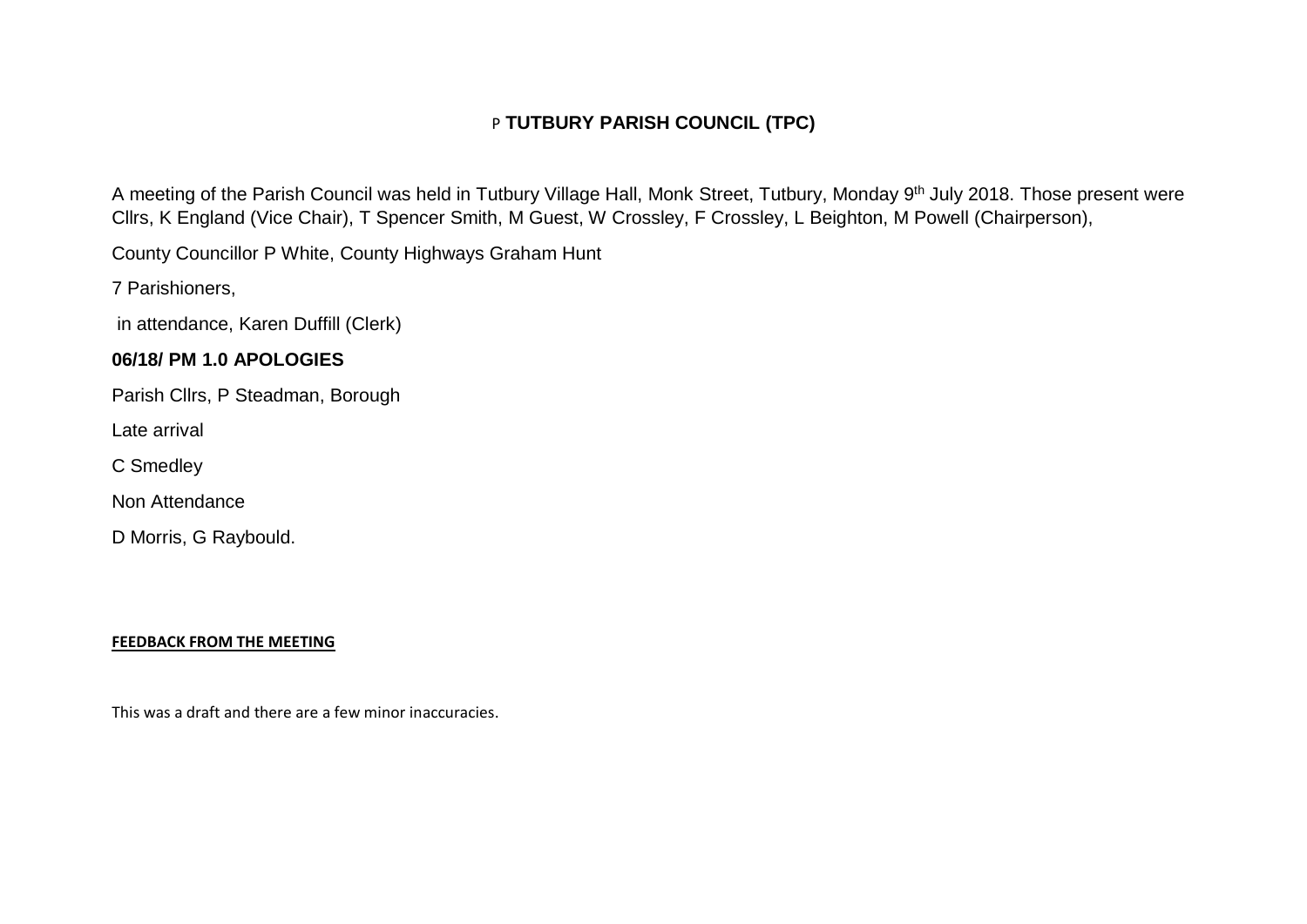#### **GENERAL**

One parishioner comment via email

There is no pay and display car park for the Tutbury/Hatton station. There are not 4 car parks in Tutbury. There is a mention of a privately-run car park, which I can only assume is opposite the Bank.

I am pleased to see a one way system has no mention. This would only increase traffic and not increase parking.

#### **One councillor comment**

There are two car parks in Tutbury not four both are free parking and are under control of East Staffs Borough Council.

The emphasis in the report is biased towards trade visitors however, for Tutbury the higher priority for visitors to the village is more social, visiting the health centre and vets rather than shopping and the users should not be made to pay for parking for these services. County Council representatives respnded that this was a standard introduction for this style of report and parking policies are accessible for the parish council to read. Parking should be healthy, safe and economically prosperous.

#### Page 5" How will it be funded?

All initial setup costs for the scheme; processing of all necessary traffic orders will be funded through the County Councillors Divisional Highways Programme budget or through contributions from the Parish Council."

Cllr W Crossley requested that the parish council should be removed from this paragraph. And stated that Tutbury Parish council does not have an adopted Neighbourhood plan. He felt that he bus service is frequent in Tutbury. It was the bus has not been directed through Heritage park

Parish Ocuncil proposals made to the County are highlighted in green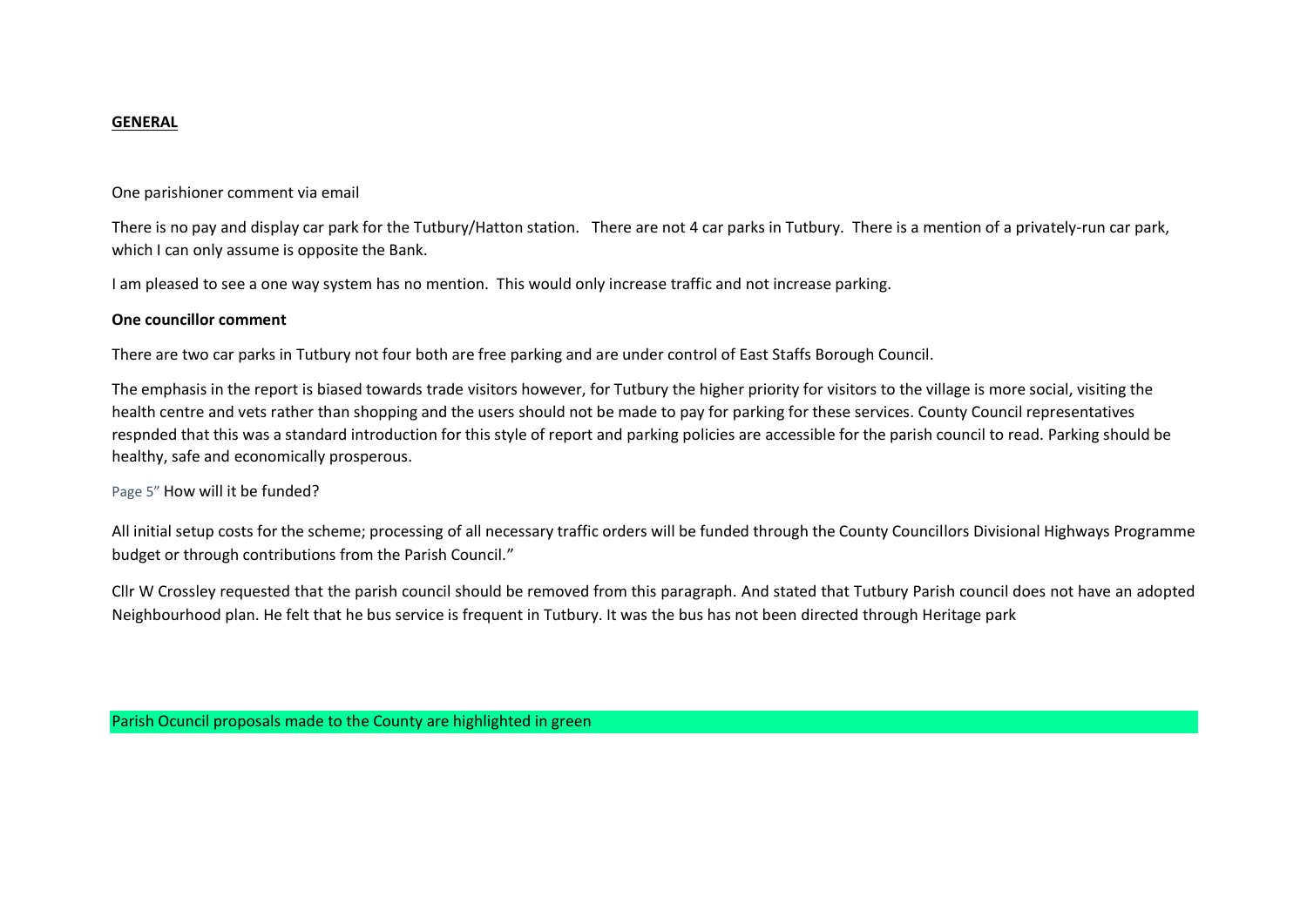| <b>Street</b>                | Proposal                                                                                                                                                                                                                                                                                                                                                                                                                                                                                                                                                                                                                                                                                                                                                                                                                                                                                                                                                                                                                                                                                       | <b>Feedback</b>                                                                                                                                                                                                                                                                                                                                                                                                                                                                                                                                                                                                                                 | Priority |
|------------------------------|------------------------------------------------------------------------------------------------------------------------------------------------------------------------------------------------------------------------------------------------------------------------------------------------------------------------------------------------------------------------------------------------------------------------------------------------------------------------------------------------------------------------------------------------------------------------------------------------------------------------------------------------------------------------------------------------------------------------------------------------------------------------------------------------------------------------------------------------------------------------------------------------------------------------------------------------------------------------------------------------------------------------------------------------------------------------------------------------|-------------------------------------------------------------------------------------------------------------------------------------------------------------------------------------------------------------------------------------------------------------------------------------------------------------------------------------------------------------------------------------------------------------------------------------------------------------------------------------------------------------------------------------------------------------------------------------------------------------------------------------------------|----------|
| <b>QUICK FIX</b>             |                                                                                                                                                                                                                                                                                                                                                                                                                                                                                                                                                                                                                                                                                                                                                                                                                                                                                                                                                                                                                                                                                                |                                                                                                                                                                                                                                                                                                                                                                                                                                                                                                                                                                                                                                                 |          |
| <b>Monk</b><br><b>Street</b> | To provide the cost implications and practical information on implementation, regarding permits for residents to override the<br>$\bullet$<br>waiting restrictions in place.<br>To investigate if the restrictions could be changed to be Monday to Friday (not Saturday.<br>$\bullet$<br>If parking permits were not permitted assess the impact of removing the restrictions.<br>To investigate if a one-way system would create extra parking spaces if a chicane effect was implemented with parking<br>$\bullet$<br>available on intermittent sides of the road. Ascertain the cost implications of this.<br>To assess the speed, safety issues associated with driving on pavements and traffic flow of Monk Street and how it is currently<br>$\bullet$<br>used. To survey the flow of traffic through Monk Street and to investigate the impact of making Monk Street one way would<br>have on the traffic flow and safety on Hight Street.<br>To assess the weight limit and HGV; s travelling through the village and investigate the impact of implementing weight<br>restrictions. |                                                                                                                                                                                                                                                                                                                                                                                                                                                                                                                                                                                                                                                 |          |
| Monk St                      | Remove restrictions for 1 hour parking<br>near Bridge St                                                                                                                                                                                                                                                                                                                                                                                                                                                                                                                                                                                                                                                                                                                                                                                                                                                                                                                                                                                                                                       | Public participation {PP) Residents asked if there could be any variation to the restrictions<br>for residents. However, Graham Hunt from County Highways stated that the only way<br>variations could be implemented was through a permit scheme. Residents were happy<br>that the restrictions were removed and questioned how long this would take? Graham<br>Hunt conformed that following the feedback on the draft proposal, the formal proposal<br>would go to public consultation and it would take two to three months from when the<br>engineers are available.<br>Parish Council Feedback (PCF) No objection and welcome the change. |          |
|                              | Removal of 20 mtrs DY lines near castle st<br>junction and increase DY lines past the<br>disabled bays to allow parking on both<br>sides of the road                                                                                                                                                                                                                                                                                                                                                                                                                                                                                                                                                                                                                                                                                                                                                                                                                                                                                                                                           | Public participation {PP) No Objection<br>Parish Council Feedback (PCF) No objection and welcome the change. The councillors<br>were aware that this parking would create a chicane effect that would slow the traffic,                                                                                                                                                                                                                                                                                                                                                                                                                         |          |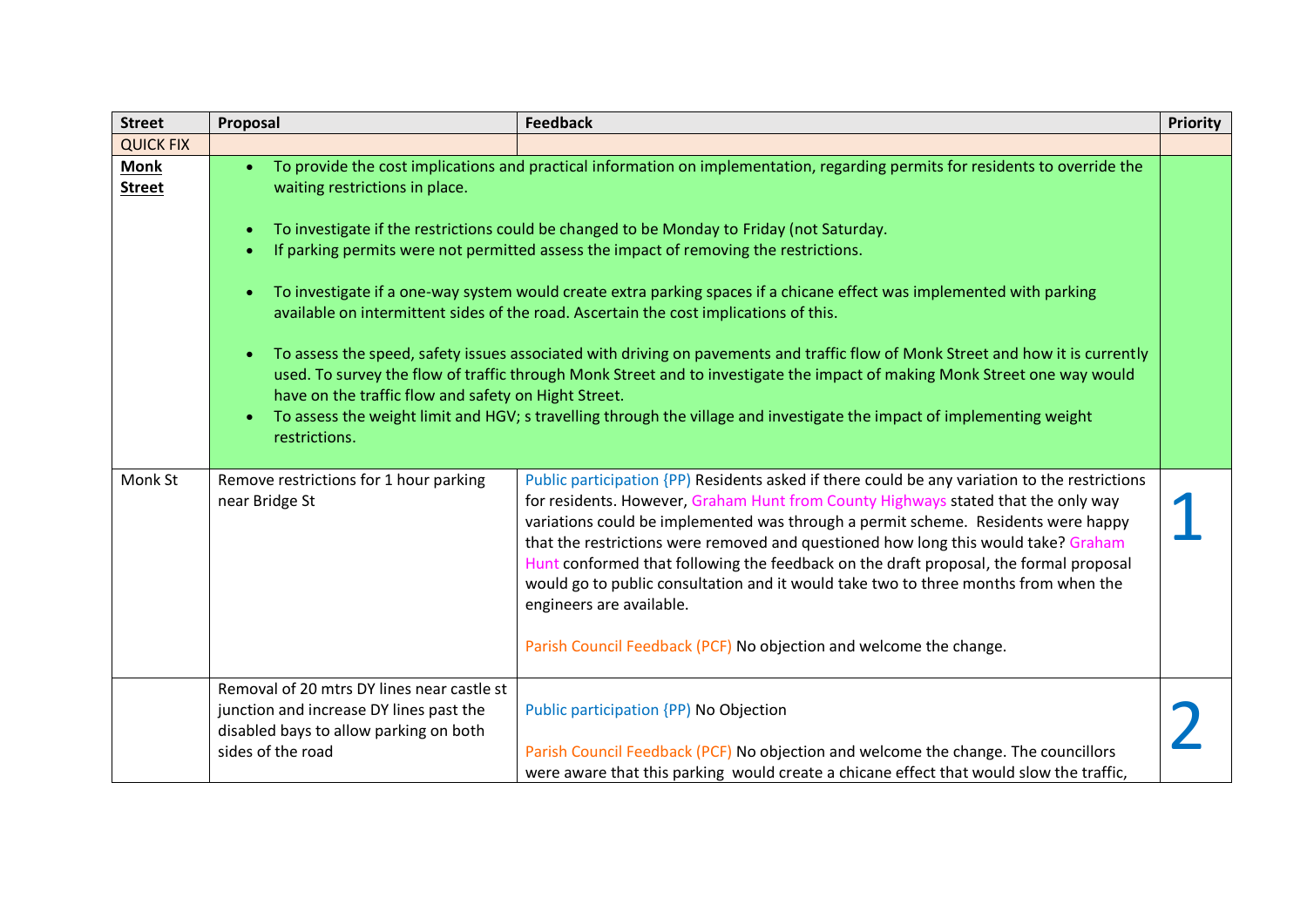|                                       |                                                                                    | but questioned why the parking was not created on the Health centre side. Cllrs<br>requested an increase in the disabled bays nearer the health centre.                                                                                                                                                                                                                                                                                                                                                                                                                                                                                                              |  |
|---------------------------------------|------------------------------------------------------------------------------------|----------------------------------------------------------------------------------------------------------------------------------------------------------------------------------------------------------------------------------------------------------------------------------------------------------------------------------------------------------------------------------------------------------------------------------------------------------------------------------------------------------------------------------------------------------------------------------------------------------------------------------------------------------------------|--|
| <b>Bridge</b><br><b>Street</b>        |                                                                                    | To assess the double yellow lines to try and create extra parking spaces in a safe manner.                                                                                                                                                                                                                                                                                                                                                                                                                                                                                                                                                                           |  |
| <b>Bridge St</b>                      | Removing the double yellow lines on<br>Bridge Street between numbers 28 and<br>34. | Public participation (PP) As a resident at the Little Bridge properties this would severely<br>reduce visibility to the left on leaving the property. In my opinion this would also cause<br>congestion due to the buses that travel down that road in both directions and they<br>already have problems seeing people waiting at the bus stop.<br>Parish Council Feedback (PCF) No objection and welcome the change of more parking in<br>this area, but agreed that the visibility should be looked at and questioned why the extra<br>parking was not on the opposite of the road?<br>Graham Hunt from County Highways stated that this could be evaluated again. |  |
| Lower High<br>St/<br>Cornmill<br>Lane | Remove DY lines and Increase 20 min<br>bays                                        | Public participation {PP} No Objection<br>Parish Council Feedback (PCF) No objection and welcome the change of more parking in<br>this area, and felt that the 20 mins restriction to match the bank bays would be<br>appropriate.                                                                                                                                                                                                                                                                                                                                                                                                                                   |  |
| Cornmill<br>lane                      | $\bullet$<br>and 20-minute restrictions extended.                                  | Investigate in respect of outside the Bank -vehicles abusing the 20 minutes waiting could signage line markings be improved<br>to make enforcement visibility of restrictions easier - could the yellow lines be removed along from the Bank on Cornmill lane<br>Investigate a chicane effect on Cornmill lane to increase parking ability and improve safety on the bend outside the Old school<br>building and access to side roads. Could extra parking be created in this area?                                                                                                                                                                                  |  |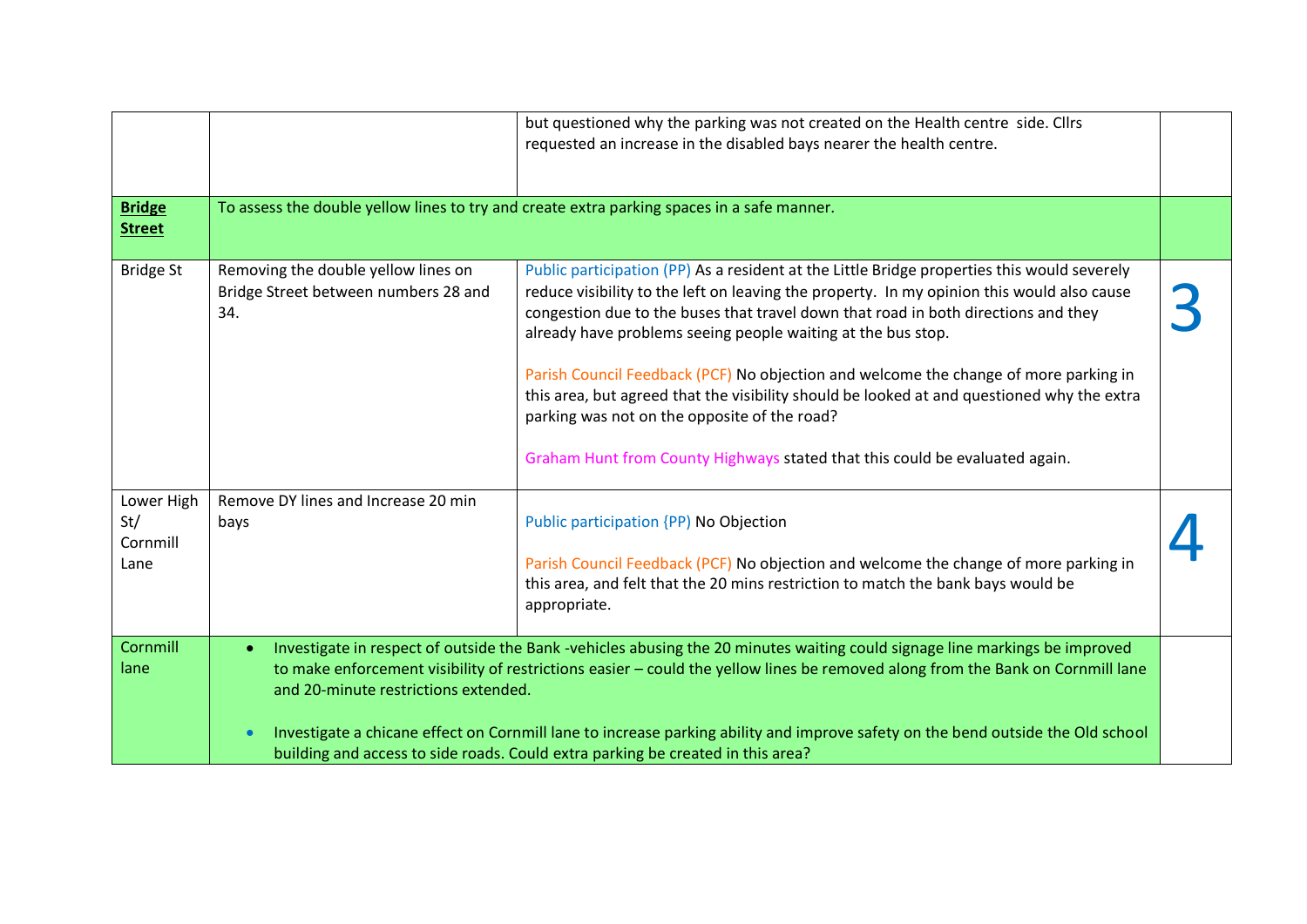| Cornmill<br>lane | Removal of DY lines outside terraced<br>properties                                         | Public participation {PP) No Objection<br>Parish Council Feedback (PCF) No objection and welcome the change of more parking in<br>this area                                                                                                                                                                                                                                                                                                                                                                                                                                                                                         |  |
|------------------|--------------------------------------------------------------------------------------------|-------------------------------------------------------------------------------------------------------------------------------------------------------------------------------------------------------------------------------------------------------------------------------------------------------------------------------------------------------------------------------------------------------------------------------------------------------------------------------------------------------------------------------------------------------------------------------------------------------------------------------------|--|
| Wakefield<br>Ave | Implement double yellow lines on the<br>corner                                             | Public participation {PP) No Objection<br>Parish Council Feedback (PCF) No objection and welcome the change to allow the bus to<br>get through this road.                                                                                                                                                                                                                                                                                                                                                                                                                                                                           |  |
| <b>Burton St</b> | outside the forthcoming Indian restaurant.<br>lane-<br>on road parking outside the school. | Review the yellow lines at the bottom part of Burton Street to see if they can be reduced to alleviate parking issues for residents here<br>Investigate extending the yellow lines from Webb Corbett house to the top of Burton Street to the, or past the school or Ironwalls<br>The County Council approach the Cross Keys regarding usage of their car park by families for school drop off and collection to alleviate                                                                                                                                                                                                          |  |
| <b>Burton St</b> | Free up 30 mtrs of double lines limited or<br>times bays                                   | Public participation {PP} No Objection<br>Parish Council Feedback (PCF) No objection and welcome the change of more parking in<br>this area.<br>However the council requested an investigation in the original proposal of extending<br>restrictions up the road towards the school, as parishioners have raised concern over<br>double parking at the bottom end of Burton Street causing danger for exiting the drive<br>access for the three houses next to Webb Corbett House and also the buses struggle to<br>get through when vans are double parked in this area causing a bottle neck at the<br>narrower end of this road. |  |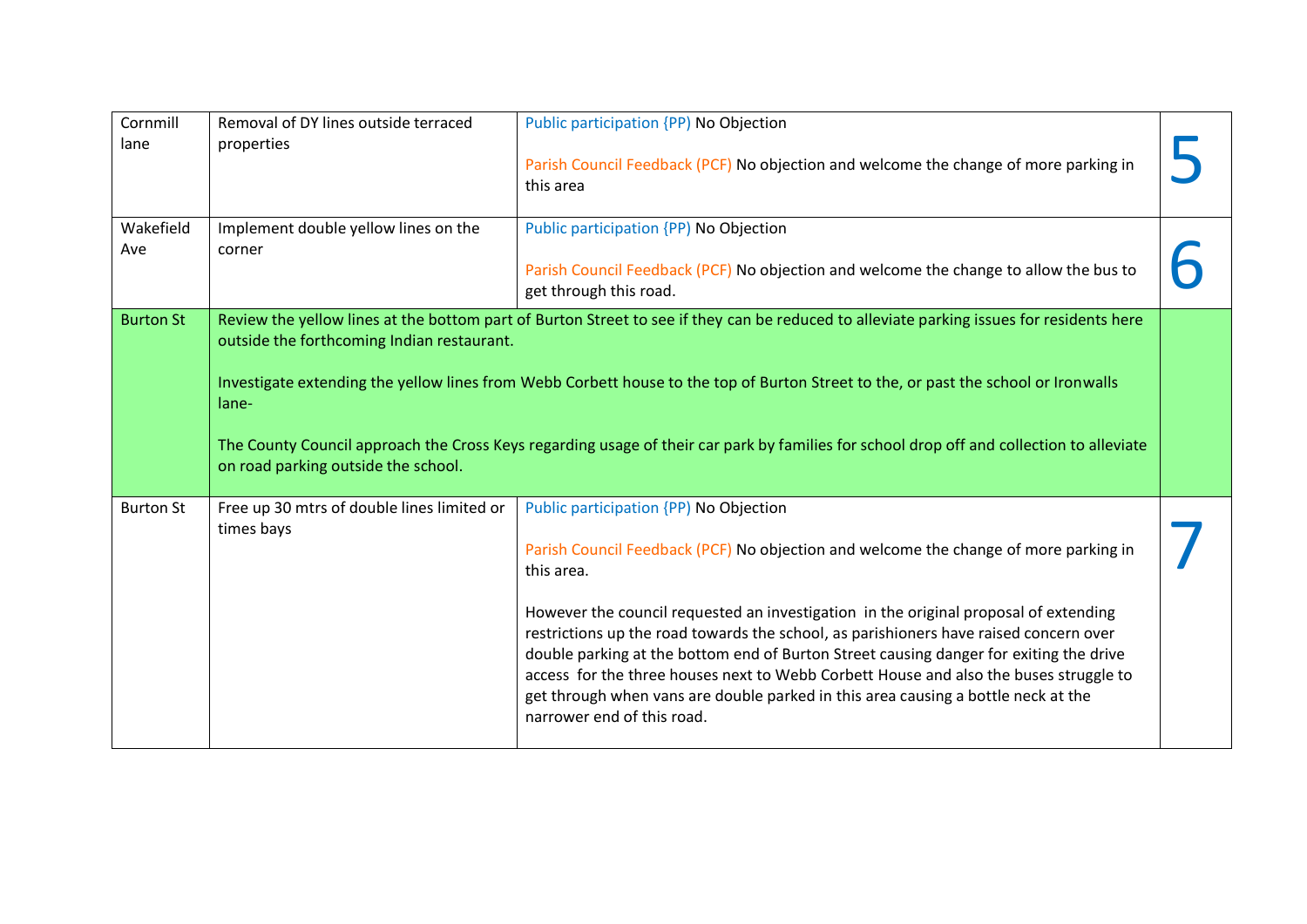| High St          | Free up DY Lines outside the Dog and<br>Partridge    | Public participation {PP) No Objection<br>Parish Council Feedback (PCF) Objection there is parking in the Dog and partridge car park<br>for customers. In the evening cars do park on the pavement and on the double yellow<br>lines. This causes problems for the buses to get through the High street with the added<br>problem of long vehicles overhanging onto the road on the chevron parking area.<br>It was thought that this would also have a negative impac on the aesthetics of the High<br>Street in the conservation area, blocking the view of the medieval pub.                                                                                                                                                                                                                                                                                                                                                                                                                                                                                                                                                                                                                                                                                                                                                                                     |  |
|------------------|------------------------------------------------------|---------------------------------------------------------------------------------------------------------------------------------------------------------------------------------------------------------------------------------------------------------------------------------------------------------------------------------------------------------------------------------------------------------------------------------------------------------------------------------------------------------------------------------------------------------------------------------------------------------------------------------------------------------------------------------------------------------------------------------------------------------------------------------------------------------------------------------------------------------------------------------------------------------------------------------------------------------------------------------------------------------------------------------------------------------------------------------------------------------------------------------------------------------------------------------------------------------------------------------------------------------------------------------------------------------------------------------------------------------------------|--|
| <b>Castle St</b> |                                                      | Castle events Should have marshalling and a Park and Ride from Castle to remove issues from Park Lane and Castle St.                                                                                                                                                                                                                                                                                                                                                                                                                                                                                                                                                                                                                                                                                                                                                                                                                                                                                                                                                                                                                                                                                                                                                                                                                                                |  |
| Castle St        | Double yellow lines on the approach to<br>the castle | Public participation (PP)Objection there is no parking for number 24 Castle Street and this<br>area is used for parking for people accessing the church and the allotments. This would<br>not be recommended. There is a problem with parking outside Castle Hill House when the<br>through way is blocked. However, this does not warrant double yellow lines.<br>Parish Council Feedback (PCF) Cllrs did not want the double yellow lines in this area. They<br>have written to the users of Castle Hill House to stop parking on the through way outside<br>the house on several occasions. as this blocks access for the church contractor with a long<br>trailer exiting the church safely. It was thought that improved signage would be better in<br>this area reiterating that there should be no parking on the through way but agreed with<br>the residents that parking in this areas is used by visitors to the church and the<br>allotments.<br>The issues reported are related to event parking and blocking of Park Lane and Castle<br>Street. However, parking around or on the village green is not ideal as this is a focal point<br>for the conservation area.<br>Graham Hunt from County Highways and Phillip White County Councillor suggested that<br>this has been included as it was an option and not all options have to be adopted. They |  |
|                  |                                                      | suggested further discussion with the Castle, Church and Castle Hill House may help to<br>resolve the problems in this area.                                                                                                                                                                                                                                                                                                                                                                                                                                                                                                                                                                                                                                                                                                                                                                                                                                                                                                                                                                                                                                                                                                                                                                                                                                        |  |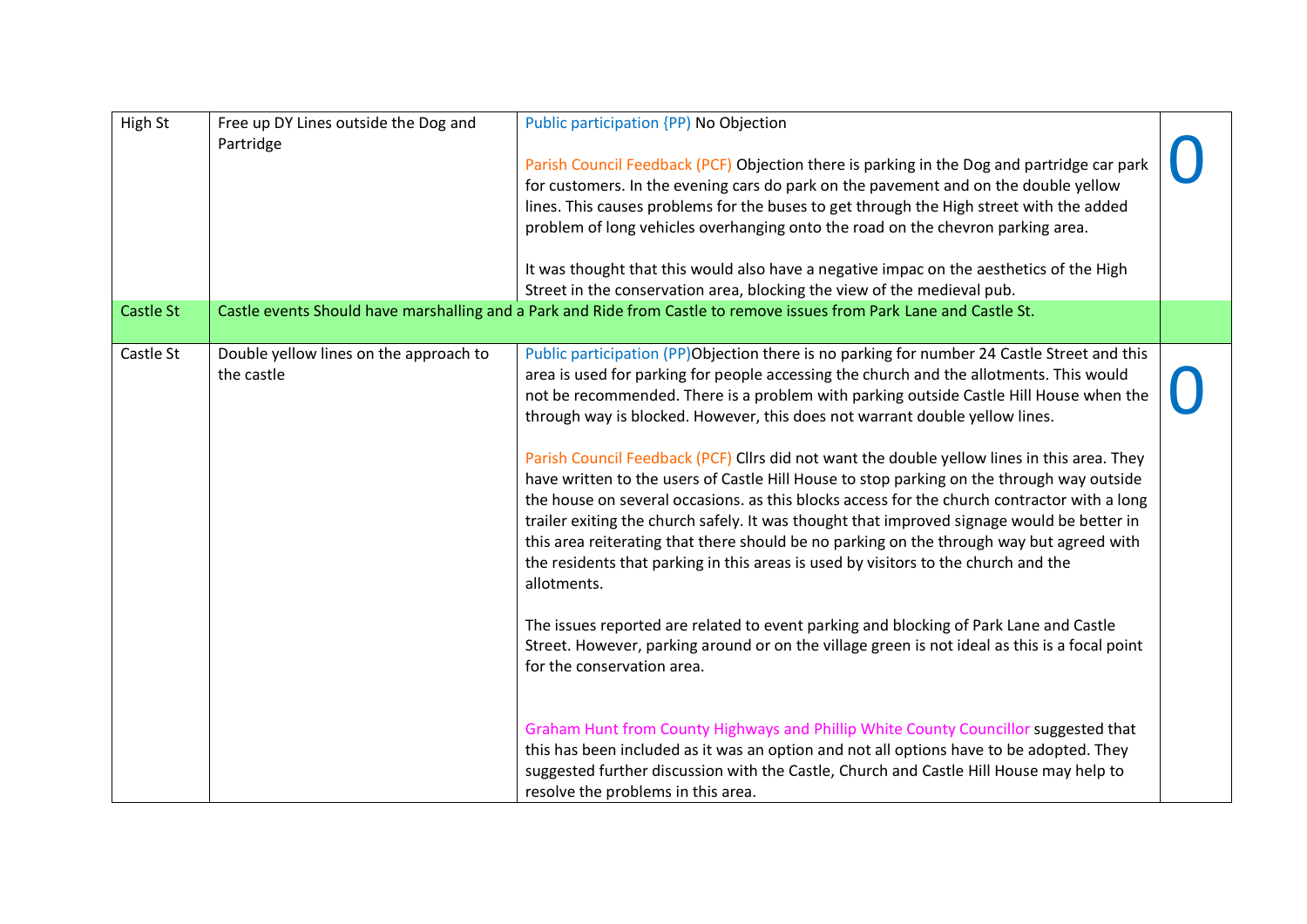| Medium to<br>Long term |                                                         |                                                                                                                                                                                                                                                                                                                                                                                                                                                                                      |  |
|------------------------|---------------------------------------------------------|--------------------------------------------------------------------------------------------------------------------------------------------------------------------------------------------------------------------------------------------------------------------------------------------------------------------------------------------------------------------------------------------------------------------------------------------------------------------------------------|--|
| <b>High Street</b>     | spaces available for passing trade and residents.       | Investigate the cost and practical implications of residents having permits that override the parking restrictions.<br>Investigate the use of long stay parking on Tutbury institute side in terms of where shop workers park, parking restricts and parking<br>Investigate implementing restrictions on the long stay side of the road if parking permits could be issued for residents.<br>Investigate how a one-way system would improve parking and traffic flow on this street. |  |
| High St                | Long stay parking to be permit holders in<br>the future | Public participation {PP} No Objection<br>Parish Council Feedback (PCF Discussion about considering permits in the future resulted<br>in a vote, two councillors wanted to keep the suggestion to consider permit parking in the<br>future. However, five councillors did not believe that the parish council should consider<br>this suggestion at this time.                                                                                                                       |  |

#### **Outstanding proposals**

The following proposals were sent to County Highways as part of the feasibility study and the Parish Ocuncil would like a response to these proposals

## **Duke Street**

Investigate the impact of implementation of waiting restrictions of 2 hours for parking outside Michael drinks to allow passing trade to use the post office off licence and charity shop.

Assess safety issues of traffic flow in that area, if a one-way system was implemented through the village and the traffic travelling down Burton Street.

## **Ludgate Street**

Investigate restricted parking for max 2 hours or unloading only between the Vine inn and New Inn on Ludgate Street.